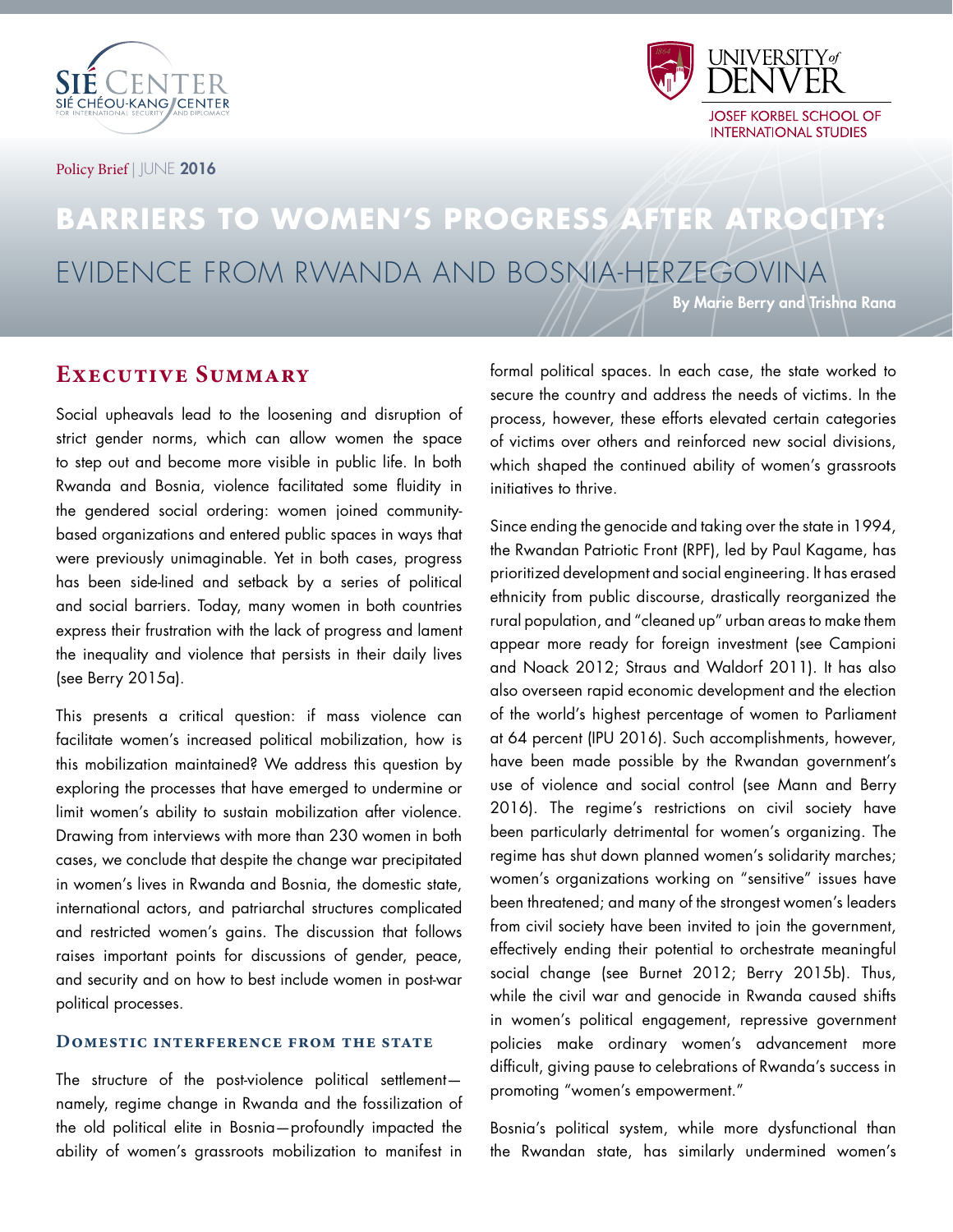organizing efforts and set back many gains they had made. The war's prolonged dominance over the social and political landscape and the separation of the country into two ethnically-defined entities—Republika Srpska and the Bosniak-Croat Federation—undermined the establishment (or reestablishment) of cross-ethnic solidarity on the basis of women's collective interests. This two-entity system also complicates the impacts of women's organizing efforts. For example, women's organizations and activists campaigned for the enactment of a federal law in 2006 that classifies women rape survivors as civilian victims of war. This classification entitles them to small, regular welfare payments as well as medical assistance, legal aid,

Many INGOs partnered with grassroots organizations in order to implement programs, but in doing so ultimately undermined some womenled grassroots initiatives.

and priority in finding employment and housing (Cockburn 2013). But women who live within the Republika Srpska (and the independent federal district of Brcko) are not entitled to these benefits unless a health commission deems them to have 60 percent "bodily damage"—in other words, permanent physical disfigurement or disability (Amnesty International 2009; de Vlaming and Clark 2014). Those suffering from PTSD or other psychological ailments are not entitled to benefits. In contrast, the Federation has declared that the 60 percent threshold does not apply to survivors of rape, opening the possibility that such cases may be deemed eligible.

The government's dysfunction is also evident in the courts. Between 2004 and 2013, the national courts completed just 215 war crimes cases, leaving a backlog of 1,315 war crimes cases (OSCE 2014). It is not known how many of these cases are related to war rape and other crimes of sexualized violence. At the current pace, it will take decades before these cases make their way through the courts. There has been little to no justice for rape survivors—by 2012, only 33 people had been convicted of conflict-related sexual violence (Amnesty International 2012; TRIAL 2015). Many perpetrators of war rape live with impunity in the same neighborhoods as their victims, subjecting survivors to retraumatization and fear of moving around freely in their communities.

### **International actors in "Aidland"**

The humanitarian response in both Rwanda and Bosnia kept millions of people alive and did a great deal to mitigate suffering. But the arrival of a virtual army of foreign workers and aid programs was not a neutral phenomenon. Many INGOs partnered with grassroots organizations in order to implement programs, but in doing so, shaped the structure and mission of these organizations to better align with international funding priorities than local needs. This ultimately undermined and stunted some women-led grassroots initiatives.

One way international actors did this was by adopting and propagating a simplified narrative of both conflicts. In Rwanda, the genocide was understood to be led by the "evil Hutu" against the "innocent Tutsi." Such simplified narratives had acute implications for the distribution of aid and other resources. When INGOs gave funding to women's grassroots organizations, Tutsi-led, "widow" or "survivor" organizations were better positioned than Hutu-led ones to access international funds and technical assistance. Creating this hierarchy of victimhood helped facilitate the rise of Tutsi women in politics, while providing few channels for ordinary Hutu women to ascend to positions of power. It also entrenched social divisions in society and limited the chances for women to form allegiances across ethnic lines.

The international involvement in Rwanda also impeded women's ability to mobilize in other ways. Top-down technocratic knowledge about how to care for refugees and rebuild infrastructure often replaced local knowledge about the same projects. Foreign NGOs also frequently shut down or supplanted local organizing efforts. They sometimes did this directly, by preventing Hutus from congregating based on the idea that they posed a security threat, or indirectly, by hiring the most impressive emerging leaders from civil society, granting them positions that could eventually lead to their promotion within the global structure of these organizations (USAID 2000, 2001). While such promotions were likely good for the financial and social status of the individuals hired, they deprived many local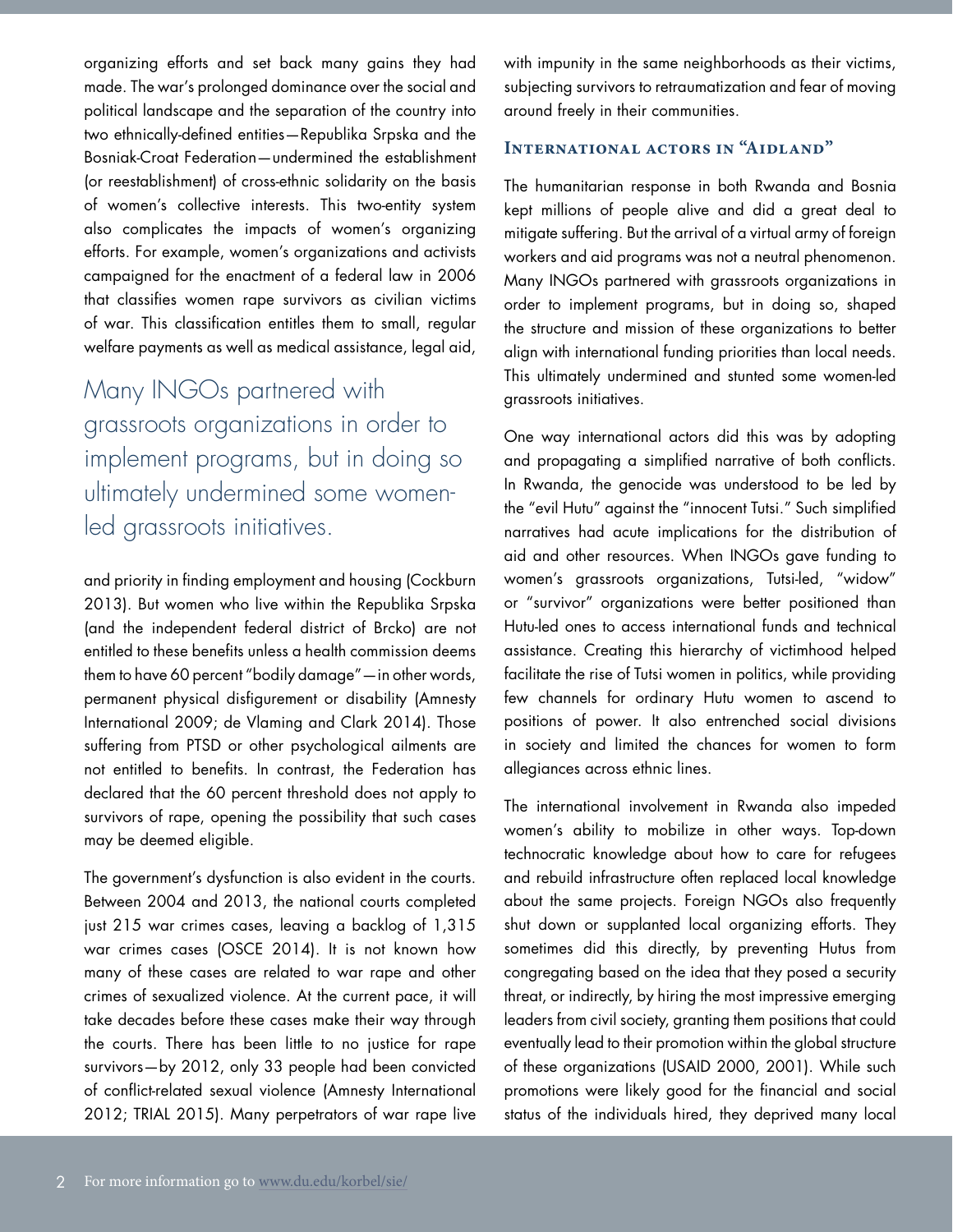women's organizations (and likely organizations more generally) of their strongest members.

The humanitarian aid industry in Bosnia similarly employed countless problematic strategies. With little knowledge of the local context, INGOs implemented programs that targeted women as a monolithic group and thereby reinforced essential gender stereotypes. For instance, INGOs carried out programs aimed at creating incomegenerating projects for women. But without conducting skills assessments of the group they were trying to serve, many assumed Bosnian women had little education or skills. They therefore enlisted women in sewing, knitting, or housekeeping businesses that confined them to lowprofit gender-segregated work (Walsh 1998: 336). Highly educated women found these projects insulting and a way of further taking away their dignity.

International actors also created hierarchies of victimhood, often building from the political rhetoric advanced by nationalist politicians. One of the most notable hierarchies involved the elevation of "raped women"—and particularly Bosniak women—over all other categories of victimhood. Humanitarian NGOs decided that this "epidemic of rape" warranted swift and immediate attention. They began constructing centers for "raped women," which offered psychological therapy, financial resources, and other types of social support. Yet these well-intentioned projects rested on several problematic assumptions. The first was that women survivors of sexualized violence would willingly assume the identity of "rape victim." This assumption ignored the potential for the distribution of aid on the basis of this victim identity to create a self-fulfilling prophesy. For women, being identified as a rape victim had deeply negative repercussions. It diminished survivors who articulated their experience as one of survival (Summerfield 1999) and, moreover, stigmatized rape survivors as "soiled" and pitiful (Mertus 2000: 28). Such programs for "raped women" also assumed a narrow focus on rape over the many other forms of violence that harmed women—and men. These efforts also centered nearly exclusively on Bosniak and (less often) Croat women, neglecting the thousands of Serb women—and men—that also experienced sexual violence during war. Further, they failed to consider the different experiences of women from different class backgrounds poor, rural women faced tremendously different struggles

after displacement than women from upper class, urban backgrounds.

The prioritizing of certain types of victimhood and suffering had profound political consequences, as particular victim categories were then used to serve certain interests, mobilizing nationalist groups, and even legitimizing

# What is alarming and more worrying is the escalating rate of violence against women and the emergence of new forms of violence since the wars.

aggression during the war. Bosniak politicians, for example, held up widows and rape victims to justify their most nationalistic political decisions. Further, competition for resources between community organizations led to infighting, a lack of trust, and the withholding of information, thereby limiting opportunities for collaboration. Immediately after the war women presented a united front, but since then, divisions between ethnic groups have polarized women in general. These divisions have also led many communitybased organizations to be ethnically homogenous, limiting prospects for inter-ethnic collaboration and peace-building in the long run.

#### **Revitalization of patriarchy**

In both Rwanda and Bosnia, women's gains were further pushed back or undermined because of a third theme: the resurgence of patriarchal norms, transmitted through the family, religious institutions, media, and the education system (see Enloe 1993; Cockburn 1998). Of course, patriarchal power relations are ubiquitous across the world. Thus, is not surprising that, for instance, women in Rwanda continue to spend an average of 20 hours per week on domestic tasks, compared to men who spend just nine hours (Republic of Rwanda 2011). Nor is it surprising that women in both countries are often regarded as dependents of their male relatives, and their primary responsibilities are to serve as wives and mothers.

What is alarming and more worrying is the escalating rate of violence against women and the emergence of new forms of violence since the wars. This phenomenon suggests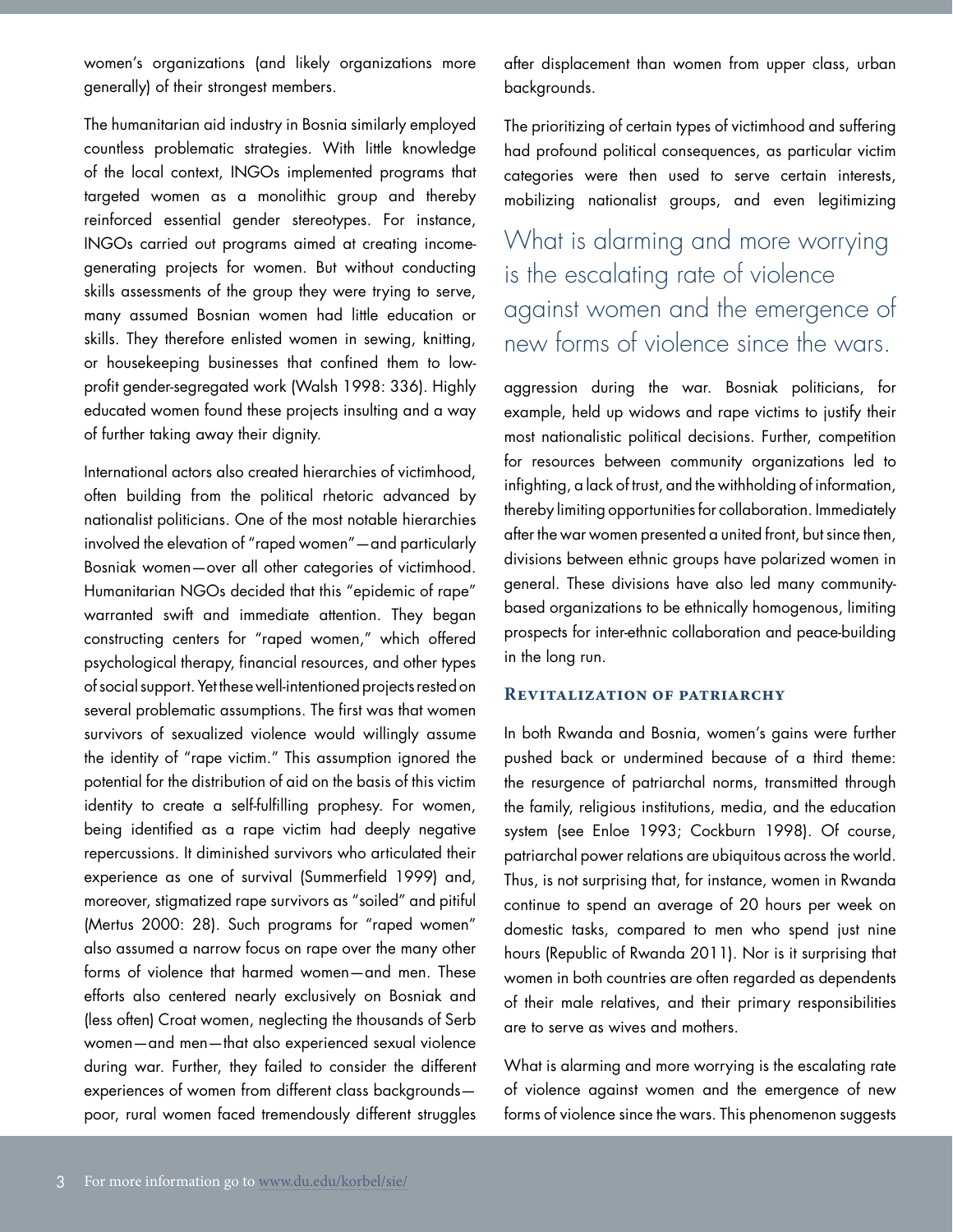that the line between war violence and violence more broadly is not always clear. When asked to explain why violence prevails, many interviewees often referenced the "mentality" of Bosnians or Rwandans. Such references to a "mentality" of violence suggest that it is a deeply ingrained social and cultural process that will be hard to change. An evolving field of literature has attempted to document the link between women's economic or educational gains and rates of domestic violence within the home. Some studies have posited that when women increase their authority and control over household finances or have a higher social status than men because of their education, men may attempt to reassert their control over the household through violence. In both Rwanda and Bosnia, women made the link between the gains they had made after the war, including their enhanced social networks, and the rate of violence they experienced. To avoid this violence, women often defer to men within the home regardless of the positions they have taken on in their communities.

#### **Conclusion**

While Rwanda and Bosnia are unique in many ways, the similarities between the cases suggest that efforts to secure women's advancement after war can sometimes unintentionally create new forms of oppression. Such lessons are critical to keep in mind when designing programs to benefit women affected by more recent conflicts, such as in Libya, Syria, Central African Republic, Afghanistan or Iraq. In each of these other cases, the state, international actors, and patriarchy more generally may also work in particular ways to complicated and setback women's gains after large-scale violence. Policymakers should consider whether the humanitarian aid industry could alter its practices in order to limit the risk of harm after violence. One simple way to do this would be to give local actors a platform to determine the most urgent issues facing their communities without outside (i.e., donor) pressure, and distribute resources accordingly. In addition, INGOs should consult regional and local specialists while designing postwar relief programs; knowledge of the local context is often more important than technocratic expertise developed in other contexts.

Underlying all of this is the continued persistence of violence in both Rwanda and Bosnia more than twenty years since the end of armed conflict. Women in both countries face high levels of violence in their lives from spouses, family members, and others in their communities, reminding us that for women especially, violence takes many forms beyond those on the battlefield. This violence limits the ability of women to take advantage of many of the legal rights the government has granted them since the war. Moreover, these experiences of quotidian violence highlight the importance of not just establishing peace after mass violence, but of establishing a positive, "gender-just" peace (Björkdahl 2012) that recognizes women's agency and secures their specific social and legal rights.

### **Policy Recommendations**

- In the aftermath of violence, the humanitarian aid industry must provide local actors with a platform to determine the most urgent issues facing their communities without outside pressure, and distribute aid accordingly.
- Knowledge of the local context is often more important than technocratic expertise developed in other contexts, therefore, INGOs should consult regional and local specialists—including academics and journalists while designing relief programs.
- Local governments together with foreign actors should make greater efforts to include women and enact policies designed with long-term gender issues in mind; further, an intersectional approach is critical, as women from different ethnic, class, regional, religious, and linguistic backgrounds will face different challenges and harms.
- However, simply including women in post-war peaceprocesses will not be enough to ensure their security and ability to mobilize after mass violence. Instead, it is essential to re-think the way in which humanitarian aid is distributed and state-building efforts are designed.